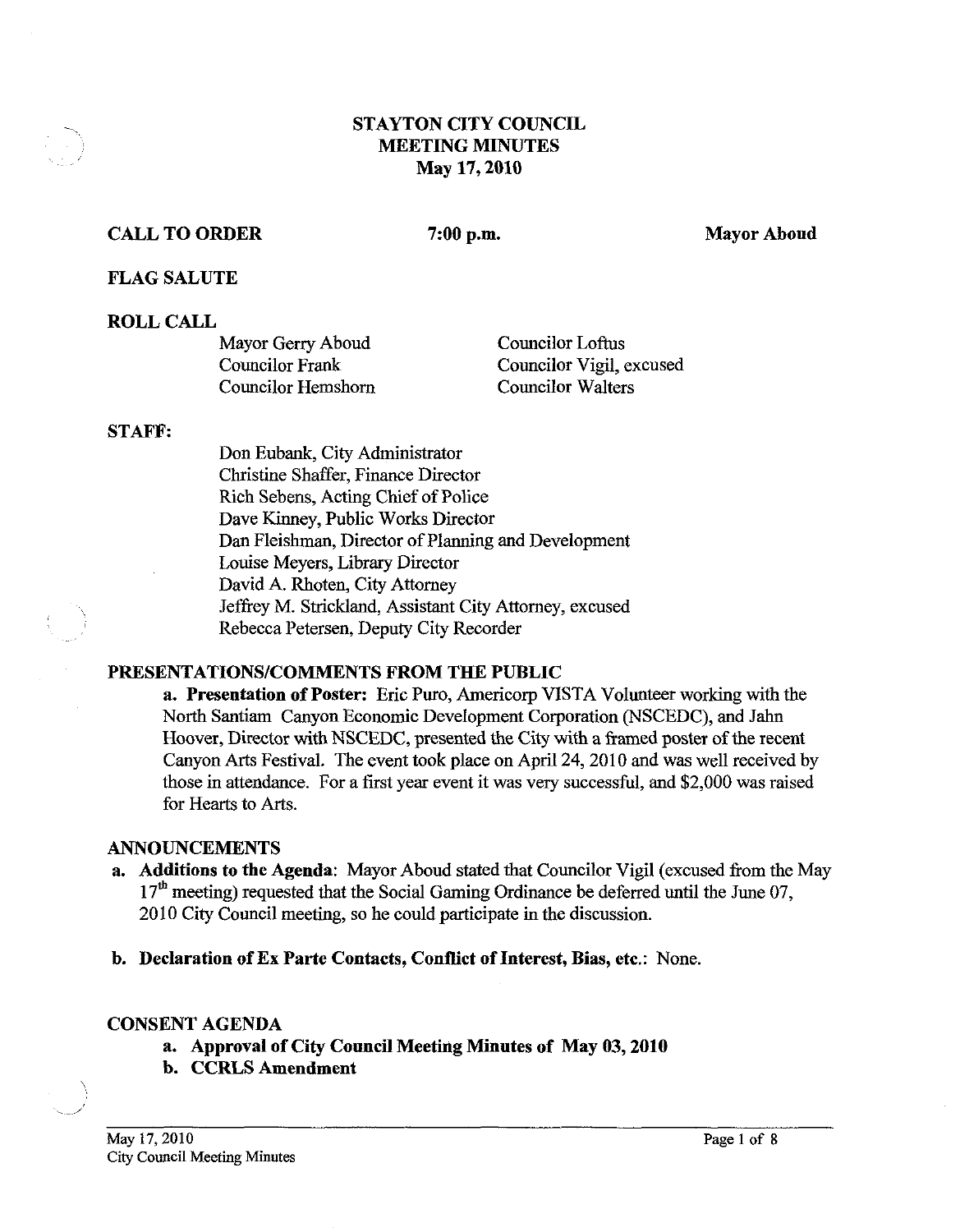**Motion:** From Councilor Frank, seconded by Councilor Walters, to approve the consent agenda. Motion passed 3:0, 1 abstain (Loftus, as he was excused from the 05/03/2010 meeting)

# **PUBLIC HEARING**

### **State Revenue Sharing Funds 2010** - **2011 FY**

**a. Commencement of Public Hearing:** Mayor Aboud opened the public hearing.

**b. Staff Report:** Ms. Shaffer stated each year the State of Oregonreleases specific funds to municipalities through the state, based per-capita on respective city populations. To qualify for receiving the funds, the City must certify that services provided by the City include public safety and other specified activities. Each year, the State of Oregon distributes funds to cities based on population for providing certain services. This is the second public hearing in order to receive those funds.

**c. Proponents' Testimony:** Lee Hazelwood, Stavton. Representing the Santiam Senior Center, Mr. Hazelwood requested \$500 from Revenue Sharing Funds to help keep the center running. Mayor Aboud stated the Budget Committee has approved \$4,000 for the Community Grant Fund. After the budget is approved, groups can submit an application to the City for a portion of those funds.

**d. Opponents' Testimony:** None.

**e. General Testimony:** None.

**f. Questions from the Public:** None.

**g. Questions from the Council:** Councilor Frank asked what ability the Council has to approve the Santiam Senior Centers request for fundmg. Councilor Loftus stated he would like to see the other requests before approving any funds.

**h. Staff Summary:** Ms. Shaffer stated *''thank* you very much".

**i. Close of Hearing:** The public hearing was closed at 7:15 pm.

**Ordinance No. 922 Amendment to the Land Use** & **Development Code re: Non-conforming Lots** 

**a. Commencement of public hearing:** Mayor Aboud opened the public hearing at 7:16 pm.

**b. Ex parte contact, conflict of interest, bias, etc.:** None.

**c.** Staff Report: Mr. Fleishman stated legislative amendments were made to the land use and development code that the City Council initiated last summer. At that time the Council requested the Planning Commission look at the issue of nonconforming lots and to make a recommendation. The Planning Commission reported that no change was warranted based on their review of the impacts of the provisions. The Council then directed the Commission to begin the process to initiate an amendment, apublic hearing was held by the Commission and they are now recommending Council approval of an ordinance enacting the amendments.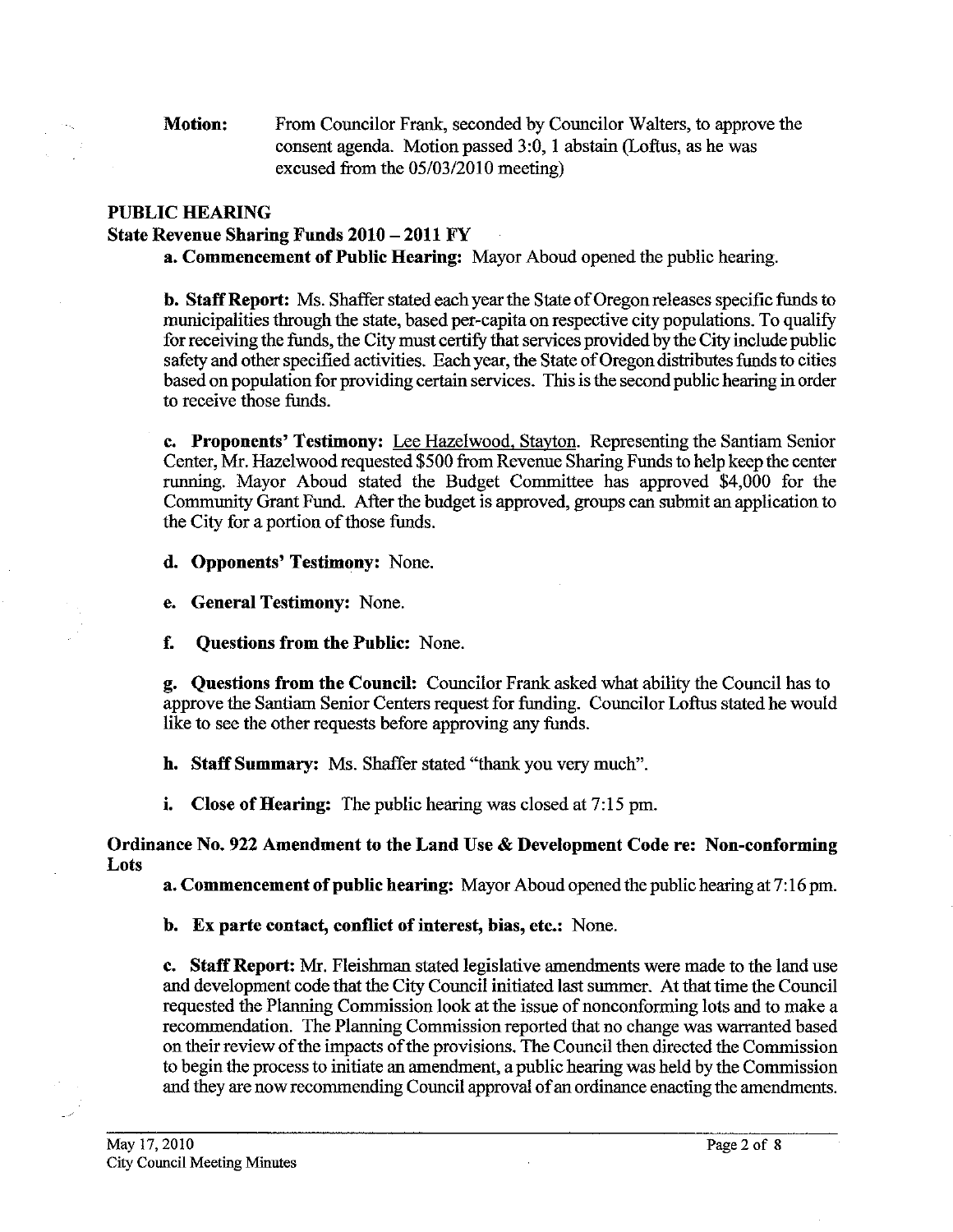Mr. Fleishman presented illustrations showing the Planning and Development Department's analysis of the existing nonconforming tax parcels within the City. He explained that the provision only applies to the residential zones in the downtown medium density zone, because the commercial and industrial zones have no minimum lot size requirement. The current standards permit nonconforming lots that are not contiguous with another lot in the same ownership to be built upon. Nonconforming lots that are contiguous with another lot in the same ownership must be combined to the extent necessary to meet the minimum requirement s of the code. The Planning and Development Department's analysis showed that of **38** pairs of nonconforming lots contiguous with lots in the same ownership only two are large enough and with proportions to be considered as possible separate building lots. The proposed amendment would allow all nonconforming lots to be sold separately.

**d. Proponents' Testimony:** None.

**e. Opponents' Testimony:** None.

**f. General Testimony:** None.

**g. Questions from the Public:** None.

**h. Questions from the Council: In** response to a question, Mr. Fleishman stated the 5,000 square foot size used in the analysis was chosen as it seemed like anything smaller was not likely to be built on as there would not be room for the setbacks. In response to a question if ballot measure 56 notices were sent, Mr. Fleishman stated there notices were not required to be sent. Councilor Walters asked if the deed records would show the property as one or two parcels if it was two old lots in common ownership. Mr. Fleishman stated if the various tax lots were obtained at two different times, then there would be two different deeds and the lots most likely were never combined and the Assessors maps would show them as two parcels. Mayor Aboud stated if the city wanted to go back and look at old lots for infill purposes, it might be an issue that the Comprehensive Plan Committee could look at.

**i. Staff Summary:** None.

**j. Close of Hearing:** There being no further testimony, Mayor Aboud closed the public hearing at 7:45 pm.

**k. Council Deliberation:** Consensus of Council members was to go ahead with the code amendment.

Mayor Aboud read the closing statement.

### **UNFINISHED BUSINESS** - None.

### **NEW BUSINESS**

### **Ordinance No. 922 Amendments to the Land Use** & **Dev. Code re: Non-conf. Lots**

**a. Staff Report:** Mr. Fleishman stated the ordinance presented implements the amendment discussed.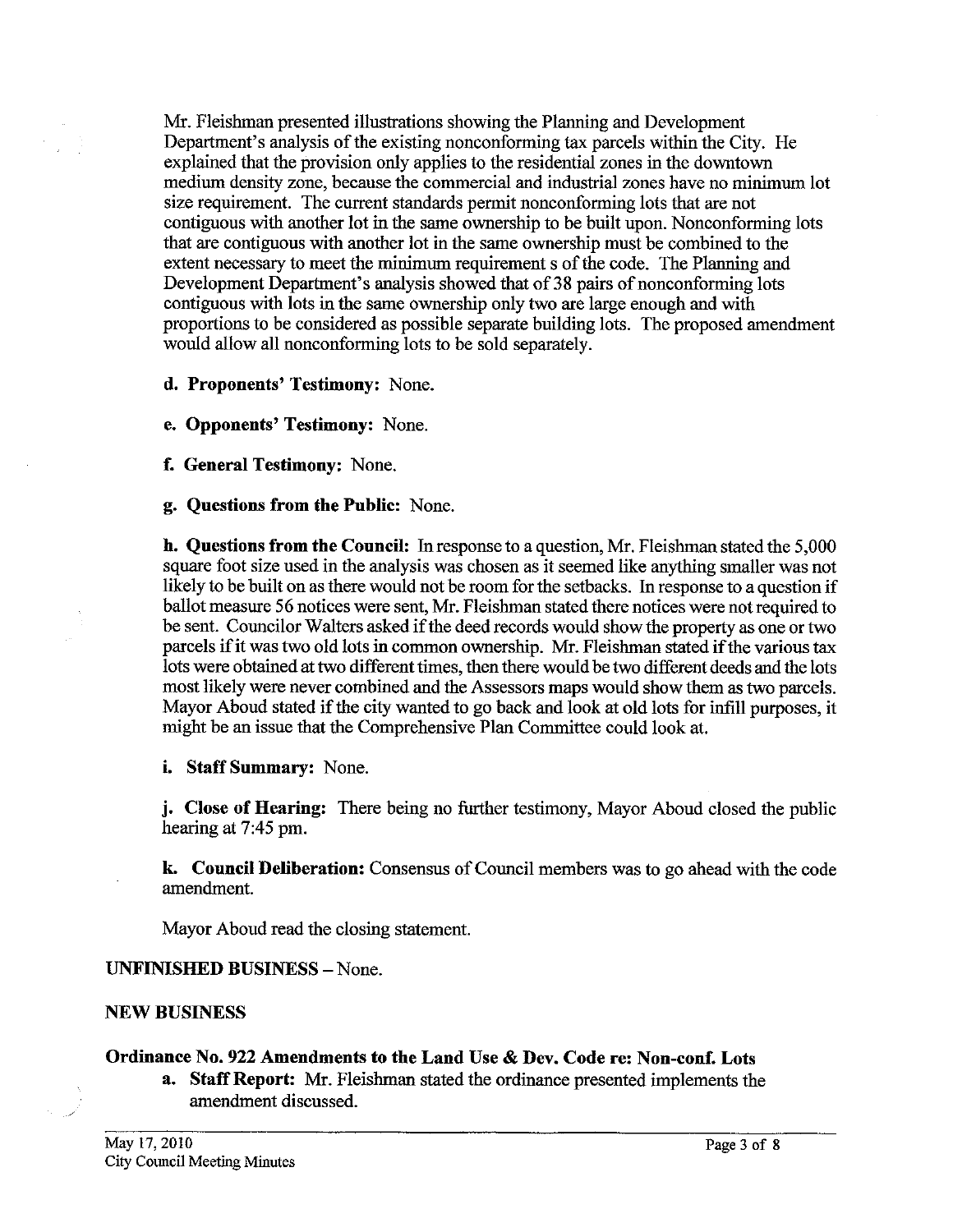### **b. Council Deliberation:** None.

### **c. Council Decision:**

**Motion:** From Councilor Frank, seconded by Councilor Loftus to move to approve Ordinance No. 922, amending the Stayton Municipal Code Title 17 regarding nonconforming lots. Ms. Petersen polled the council and the vote was 4:O.

## **Ordinance No. 923 Social Gaming Ordinance**

**a. Staff Report.** While this item was deferred until the June 07,2010 City Council meeting, referring to page 6 of 7, top of the page, 6. "The City reserves the right to deny the license", Councilor Loftus asked that guidelines for the automatic grounds for denial be added to the application.

# **Resolutions No. 854** & **855 Declaring Eligibility to Receive Revenue Sharing Funds and Declaring the City's Election to Receive State Shared Revenues**

**a. Staff Report:** Ms. Shaffer stated the resolutions proposed would be certifymg the eligibility to receive funds and requesting the State to share those funds. The City of Stayton does provide six of the seven required services. In order to receive the funds a jurisdiction must provide at least four of the services.

## **b. Council Deliberation:** None.

# **c. Council Decision:**

**Motion:** From Councilor Loftus, seconded by Councilor Hemshorn, to approve Resolution Numbers 854 & 855, Certifying the City of Stayton's Eligibility to Receive State Shared Revenues by Providing the Necessary Municipal Services, and Declaring the City's Election to Receive State Revenues.

Motion passed: 4:O.

# **Sublimity Request/Police Contract Changes**

**a. Staff Report:** Councilors Frank, Hemshorn, Loftus and Walters declared their exparte contact with Mayor Gene Ditter regarding the proposed changes to the contract. Mr. Sebens stated the City of Stayton received a letter from the City of Sublimity requesting two changes to the contract. They would like to see the City of Sublimity name added to the patrol cars. They would also like to see the Joint Police Services Committee removed from the current contract as the committee has not been used in several years. The purpose of the committee was so both cities could work on contractual issues together, but with the change both Councils would work directly with each other and not through a separate committee.

Mayor Ditter stated that Sublimity residents have for sometime asked that their city name appear on the Stayton police vehicles. He provided examples of how the wording could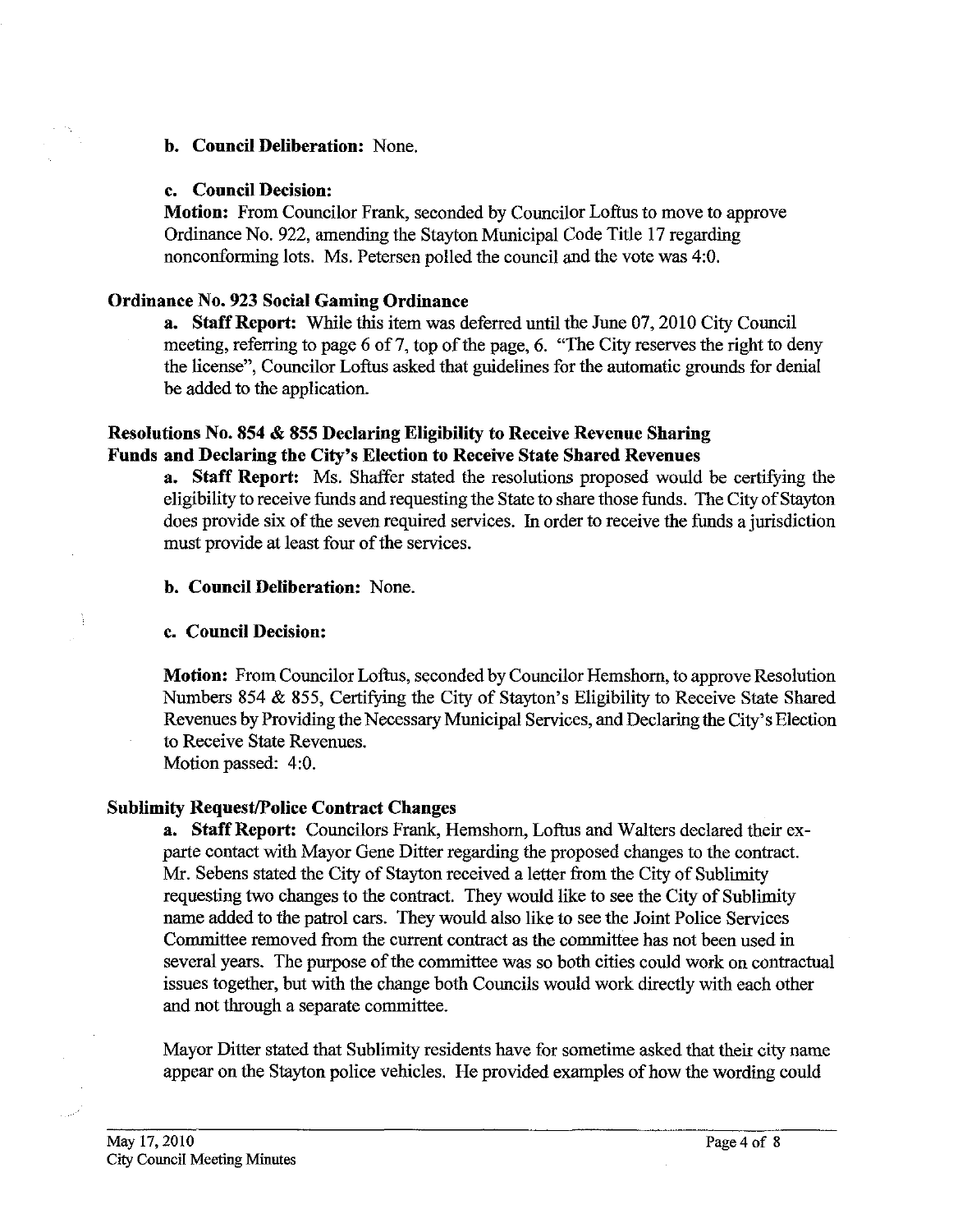read and the various locations of where the wording could be placed on the vehicles. He also thanked Councilors for meeting with him on their own time to discuss the issue.

**b. Council Deliberation:** Consensus of the Council members was that if the residents of Sublimity feel strongly about having their name added to the vehicles, and they are willing to pay for it, it should be accommodated as it does not affect the contract and it is a good will gesture. Mayor Aboud suggested waiting on the decision until the citizens of Sublimity have their community meeting to discuss what they would like to see in the police services contract. Rumors in the community had circulated recently stating Sublimity would not renew their Police Services Contract with the City of Stayton if their name was not added to the patrol cars. Mayor Ditter confirmed that this was not the case.

## **c. Council Decision:**

**Motion:** From Councilor Loftus, seconded bv Councilor Walters. to move to allow the request to add the Sublimity name to the patrol cars and to leave it up to Mr. Sebens to come back to the council with some examples of the wording.

**Discussion:** Councilor Loftus clarified that his motion included to dissolve the "Joint Police Committee", and for the chief to come back with some example of the wording before anything is applied to the patrol cars. Motion passed:3:0, 1 abstain (Hemshorn)

# **Stayton Police Officer's Association (SPOA)** & **Oregon AE'SCME**

**a. Staff Report: Mr.** Eubank stated Memorandum of Agreements had been entered into with SPOA and AFSCME to freeze wage and cola approvals for the next fiscal year due to the economic times.

# **b. Council Deliberation:** None.

# **c. Council Decision:**

**Motion:** From Councilor Walters, seconded by Councilor Frank to approve the signing of the agreements as spoken. Motion passed: 3:0, 1 abstain (Loftus)

# **STAFF/COMMISSION REPORTS**

# Finance Director's Report - Christine Shaffer

**a. Monthly Finance Department Report:** Ms. Shaffer reviewed the monthly department report, there were no questions asked.

# **Acting Police Chiefs Report** - **Rich Sebens**

**a. Statistical Report for April 2010:** Aggravated Assaults were up and those have gone up because of a few domestic violence disturbances. It was suggested that more public awareness needs to be done to alert the community of the resources available for these type of disturbances. With the longer day light hours and nice weather curfews have had to be enforced as more youth are out on the streets.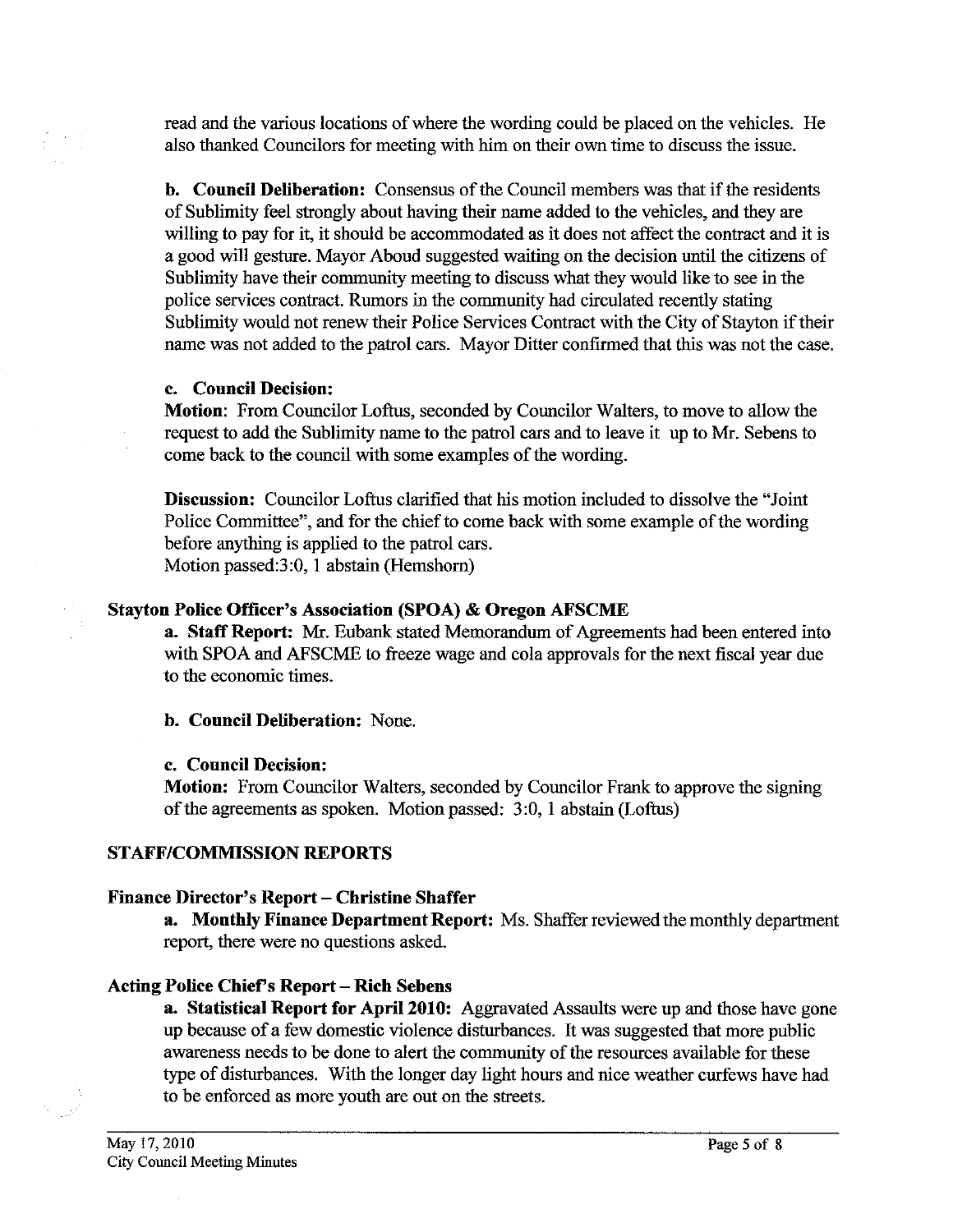#### **Library Director's Report** - **Louise Meyers**

**a.** Activities/Statistics: Ms. Meyers reported that the Library continues to be a very busy place and that her staffis gearing up for the upcoming Summer Reading Program. This year the library is offering a summer reading program for adults. Both the youth and adult programs will offer prizes and drawings to participants.

### Public Works Director's Report - Dave Kinney

**a. April Monthly Operating Report:** Mr. Kinney reviewed the monthly operating report.

**b. Riverfront Park Management Plan: Mr.** Kinney reviewed the most recent changes to the Riverfront Park Management Plan. Mayor Aboud and councilors raised concerns on the following aspects of the plan: (1) The mention of wetlands on Stayton City Water Plant Property has nothing to do with the easement with OWEB and Marion County, and reference to the Water Treatment Property should be removed as it is not part of the Riverfront Park Property. (2) Allowing domestic animals on the property should be left in the plan, as they could be used to eradicate invasive species. (3) The city needs to be able to continue the gravel road adjacent to the 54" Salem Water line easement to get across the creek and make sure it is agreed upon in writing. Council action on the plan was deferred until the June 07, 2010 Council meeting to allow interested agencies to submit written comments.

### **Pool Manager** - **Rebekah Meeks**

**a. Monthly Operating Report:** Ms. Meeks reviewed the pool monthly operating report. Friends of the Pool has recently been formed to help support equipment for the pool. The friends have established bi-laws and a pool website, to help promote various activities happening at the pool.

**PRESENTATIONS/COMMENTS FROM THE PUBLIC - Larry Emery, Stayton, Oregon asked** why the pool manager sits in the audience instead of at the stafftable. Mr. Eubank stated the staff members seated at the staff table is department directors.

# **BUSINESS FROM THE CITY ADMINISTRATOR**

**a. Interchange Ribbon Cutting Ceremony:** Mr. Eubank reminded members of the Council that a ceremony will take place on Wednesday, May 19,2010, 11:30 pm, at the Cascade Highway Park & Ride area to commemorate the opening of the Interchange.

**b. Town Hall Meeting:** A Town Hall meeting will be held Thursday, May 20, 2010, 6:30 pm to discuss topics raised by community members present. Angie Lehnert, Community Participation Coordinator will talk about volunteer opportunities past and future for those who wish to participate.

# **BUSINESS FROM THE MAYOR**

# **a. Appointment of Sam Temple to the Park and Recreation Board**

**Motion:** From Councilor Hemshorn, seconded by Councilor Walters, to approve the appointment of Sam Temple to the Park and Recreation Board. Motion passed: 4:O.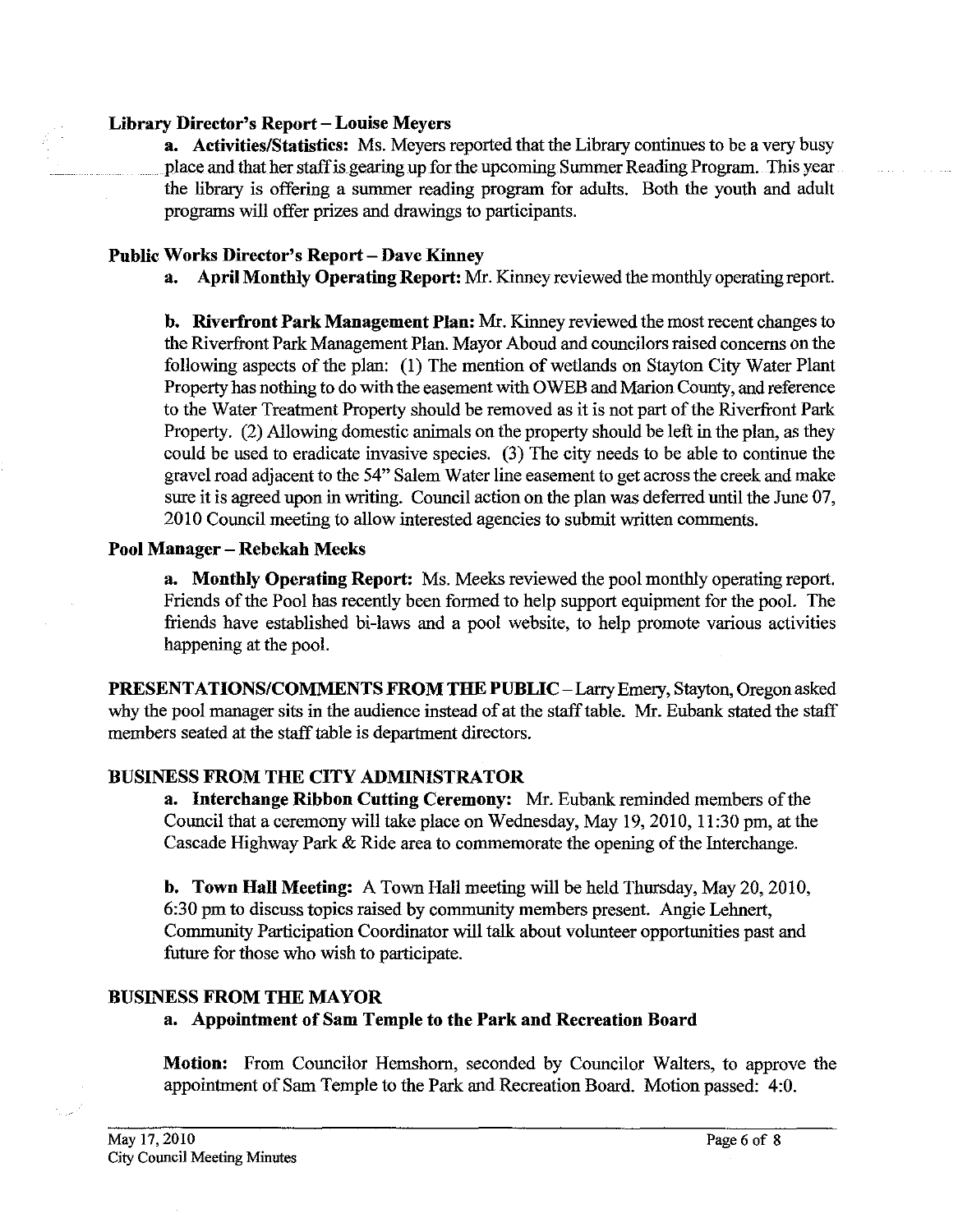### **BUSINESS FROM THE COUNCIL**

**Councilor Hemshorn:** Councilor Hemshom was presented with a plaque for her time served on the Stayton City Council as she is moving out of town. She thanked all those who voted to put her into office as a city councilor. Growing up her parents had always taught her to get involved in the community, and this was her way of giving back.

**Councilor Loftus:** Councilor Loftus asked Mr. Eubank if there was a problem with the phones working at the last council meeting. Mr. Eubank stated no.

Councilor Loftus stated at the last council meeting he had asked Mr. Eubank to accommodate him by calling him from the meeting so he could participate.

Mr. Eubank stated he presented the request to Mayor Aboud, who presented it to the Council and it was determined that they had a quorum so they didn't need him to participate.

Councilor Loftus stated that was not what he directed Mr. Eubank to do. He made it very clear that he wanted to participate so that has nothing to do with whether a quorum was present or not, it was whether or not Mr. Eubank followed his instructions to call him.

Mayor Aboud stated it was his decision to make and he has seen them in action other times and the city doesn't seem to have a very good system for participation via phone. Mr. Eubank discussed it with me and we had a quorum and there didn't appear to be anything on the agenda that was a big issue so Mayor Aboud made the decision. You can yell at me stated the Mayor.

Councilor Loftus stated he was not yelling at anyone as it was not a request it was an accommodation so that he could participate and he wanted to make it clear that whether or not your in a wheel chair, or your deaf, or your blind, or you have a temporary disability, that if an accommodation is requested, then by law you are required to meet it. He had a few issues that he wanted to bring up, and that he was denied his **rightful** place at the council bench and he wanted to make it clear that he does not expect this to happen again.

Mayor Aboud stated if Councilor Loftus wanted to discuss the issue further he could contact him.

### **ADJOURN**

There being no further business, the meeting was adjourned.

APPROVED BY THE STAYTON CITY COUNCIL this 7th day of June 2010, by a 3:0,1 abstain (Vigil) VOTE OF THE STAYTON CITY COUNCIL.